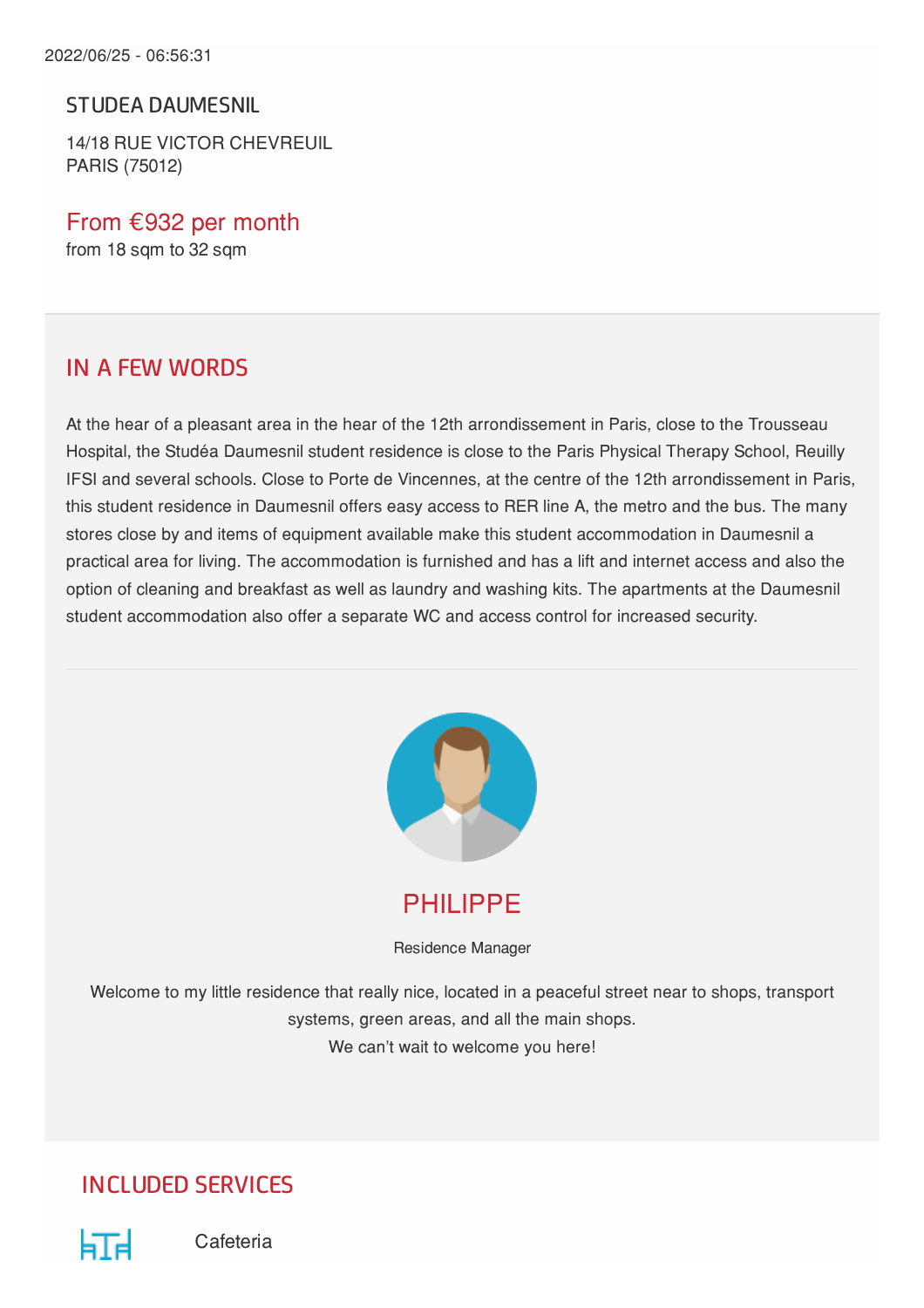

Laundry hire

Welcome service

Interphone

Unlimited high-speed internet

# À LA CARTE SERVICES



Household service

Breakfast

## MAP OF THE AREA

| <b>Commerces</b> | Très nombreux |
|------------------|---------------|
|                  |               |

**Vie nocturne** Animée

**Transports**

Très bien desservi

| <b>SCHOOLS WITHIN 3KM RANGE</b>                                                                                   |           |
|-------------------------------------------------------------------------------------------------------------------|-----------|
| <b>ESSEC</b> - programme<br><b>Global Bachelor in</b><br><b>Business Administration</b><br>- ecole-de-gestion-et- |           |
| de-commerce                                                                                                       | $at -1 m$ |
| <b>CFA IT ESCIA - Campus</b><br>Cergy - centre-de-                                                                |           |
| formation-d-apprentis                                                                                             | $at -1 m$ |
| <b>ESCEM Ecole de</b><br>management - ecole-<br>de-gestion-et-de-                                                 |           |
| commerce                                                                                                          | at $-1$ m |

**Ecole d'ingénieurs généraliste ECAM-EPMI**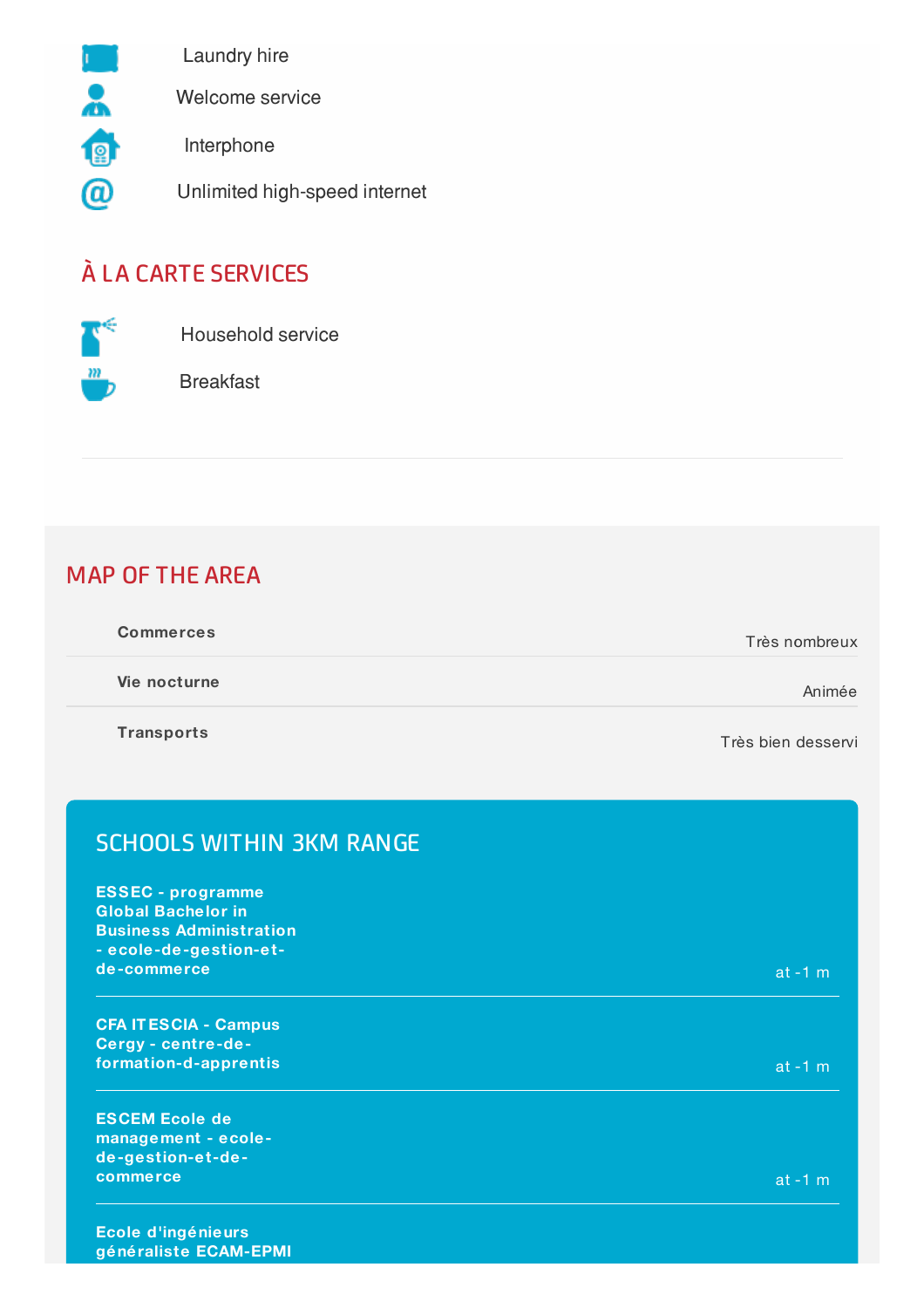| <b>Cergy - Pontoise -</b>             |            |
|---------------------------------------|------------|
| ecole-d-ingenieurs                    | $at -1 m$  |
|                                       |            |
| <b>HOLISTÉA - Collège</b>             |            |
| ostéopathique                         |            |
| européen - ecole-de-                  |            |
| sante                                 | $at -1 m$  |
|                                       |            |
| Institut de formation en              |            |
| soins infirmiers -hôpital             |            |
| Avicenne (AP) - ecole-<br>de-sante    |            |
|                                       | $at -1 m$  |
|                                       |            |
| <b>Ecole centrale</b>                 |            |
| d'électronique - groupe               |            |
| ECE - ecole-d-                        |            |
| ingenieurs                            | $at - 1 m$ |
| <b>El CESI Ecole</b>                  |            |
| d'ingénieurs industries               |            |
| et services de Toulouse               |            |
| - ecole-d-ingenieurs                  | $at -1 m$  |
|                                       |            |
| <b>Studio M Paris - ecole-</b>        |            |
| d-art                                 | $at -1 m$  |
|                                       |            |
|                                       |            |
| Académie Charpentier -<br>ecole-d-art |            |
|                                       | $at -1 m$  |
|                                       |            |

## CHOICE OF YOUR ACCOMMODATION

| Type 1, Studio $-$ From €932 to €1 176 per month $-$ From floor 0 to 4 |                |                                               |                             |                        |                |                         |          |
|------------------------------------------------------------------------|----------------|-----------------------------------------------|-----------------------------|------------------------|----------------|-------------------------|----------|
| <b>Surface</b>                                                         | <b>Floor</b>   | Availability                                  | Rent incl.<br>charges/month | Administrative<br>fees | <b>Deposit</b> | <b>Power</b><br>consum. | Gr<br>ga |
| $29 \text{ m}^2$                                                       | $\mathbf{3}$   | <b>Available</b>                              | 1176€                       | 750€                   | 390€           | : 208                   | : 9      |
| $19 \text{ m}^2$                                                       | $\overline{0}$ | <b>Rented</b><br>until<br>$2022 - 08 -$<br>31 | 932€                        | 750€                   | 390€           | : 0                     | : 0      |
| $18 \text{ m}^2$                                                       | 4              | Rented<br>until<br>2022-08-<br>19             | 968€                        | 750€                   | 390€           | : 208                   | : 9      |